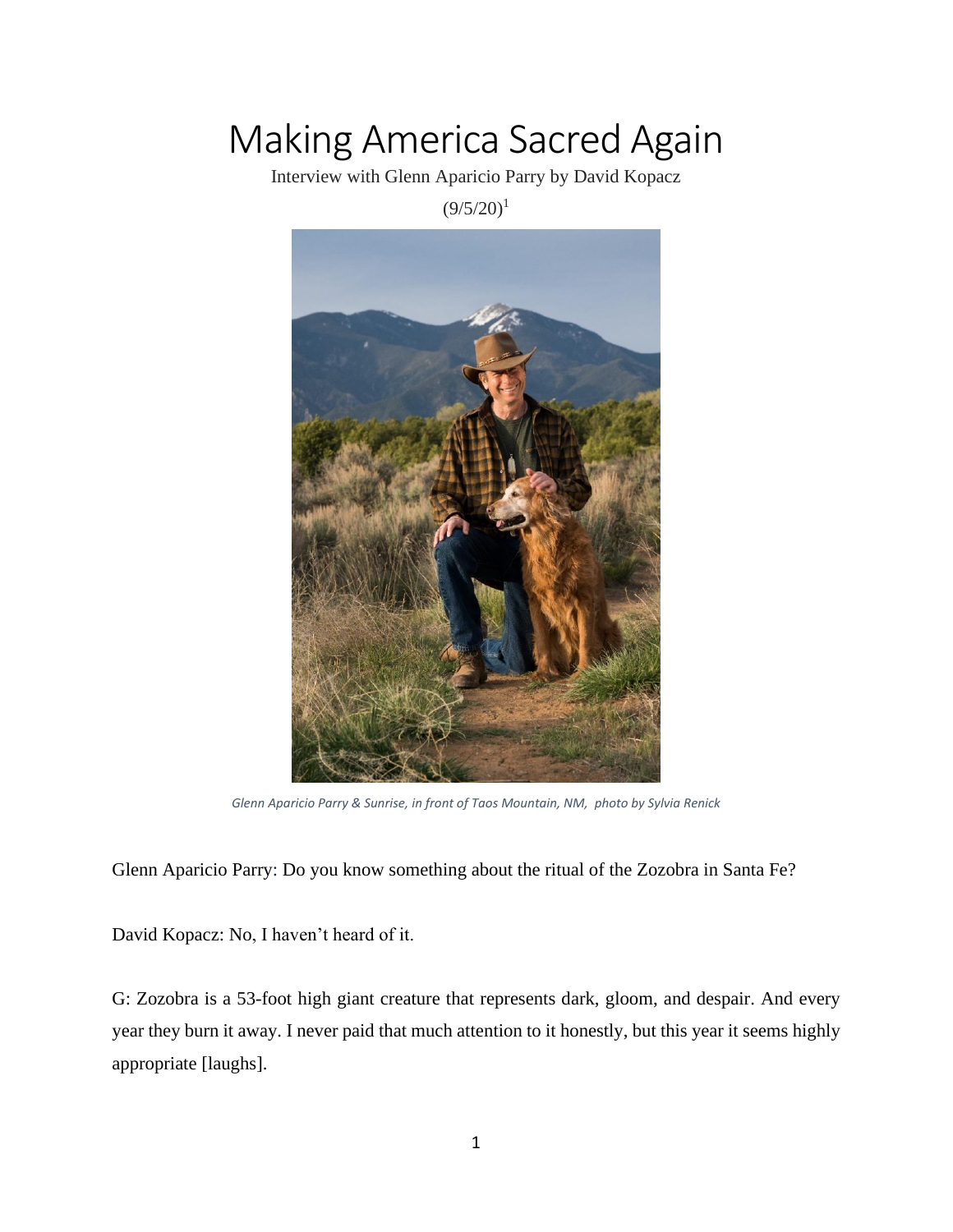D: It really does! That is very appropriate for our talk today about your book, *Original Politics: Making America Sacred Again*. I feel like I know you already after reading this book and also seeing *The Language of Spirituality* documentary that you helped to set up. You know, I've been working with Joseph Rael for about 7 years now and he told me about those meetings and I watched the DVD and was surprised to see Joseph in the documentary!



G: I think he sang a song at the end, if I remember. It was quite a moving ending. There was another film done on the history of the Language of Spirit Dialogues by Joyce Anastasia and the Foundation for Global Humanity.

D: I will have to look for that. The first question I have for you today is about the title of your book. It seems like an obvious riff of "Make America Great Again." What you would say the difference is between being great and being sacred?

G: That is a great place to start. When I think of "great" I think of power and dominance, I think of the 1927 Yankees, Babe Ruth and Lou Gehrig, but when I think of "sacred" I also think of power. I think the power is not coming from the human ego; the power is coming from the land, the power is coming from place, the power is channeled through the human and the human is in service to that power. The word sacred literally comes from the Latin *sacre* ― to devote or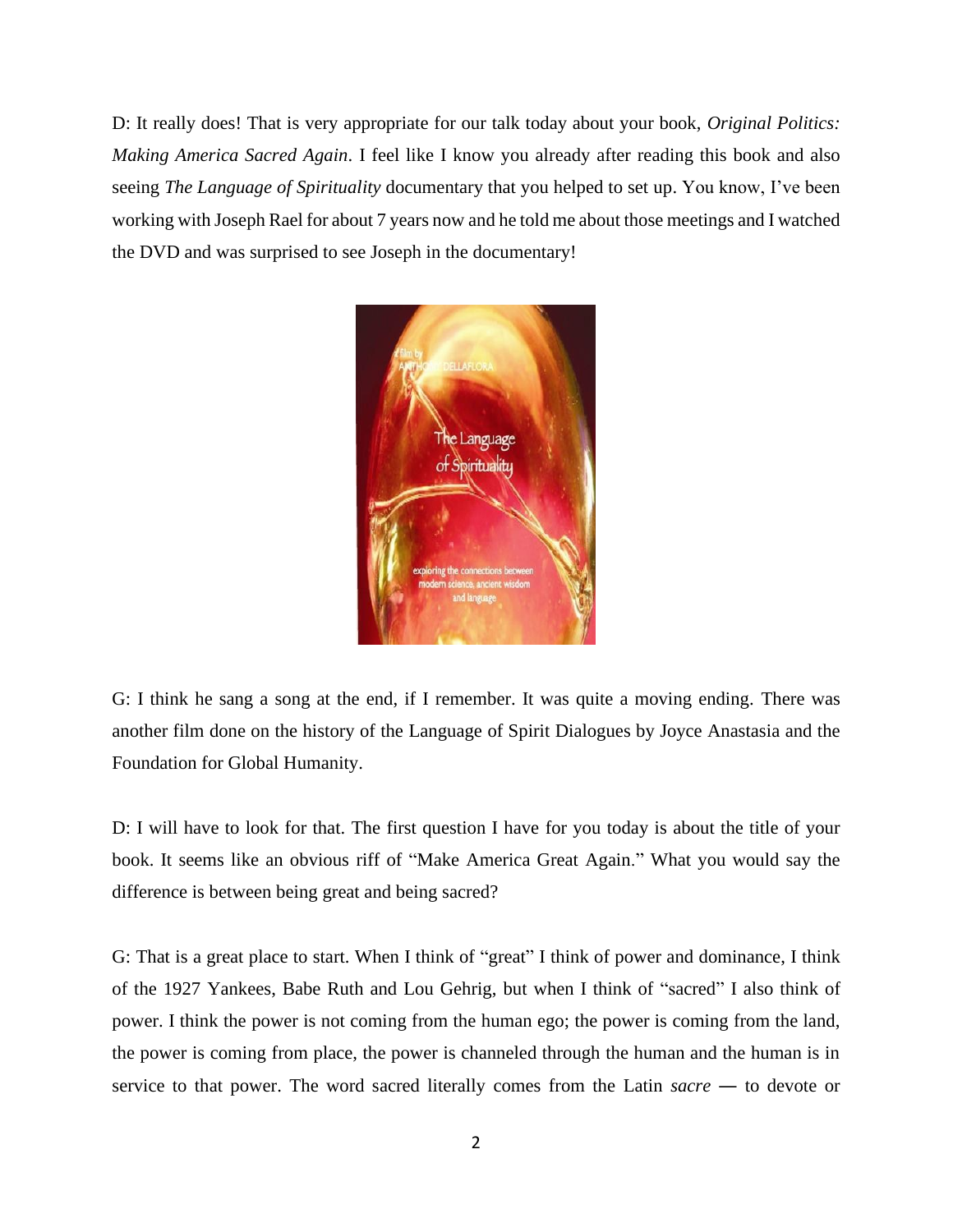dedicate. To be sacred is to invoke the whole, it is about going beyond the human realm and bringing in all our relations. All that is intended in the title. It is also saying "Make America Sacred Again." America refers both to the nation and the place. In a sense the land has always been sacred, but the land also needs to be healed. There have been many places on the land where a beautiful ceremony has been conducted that is emanating powerful, positive energy. There are also places on the land, like. Littleton, Colorado is an example, where during the Sand Creek massacre where the Cheyenne and the Arapaho were rounded up and moved to Wyoming to clear the way for white settlers to come into the land. I do not see any coincidence that is where the first major school shooting happened at Columbine, because that land had not been healed yet. We need to heal the land; we need to do ceremony to heal the land and heal the rifts that happened in certain places between human beings and then we can move forward.

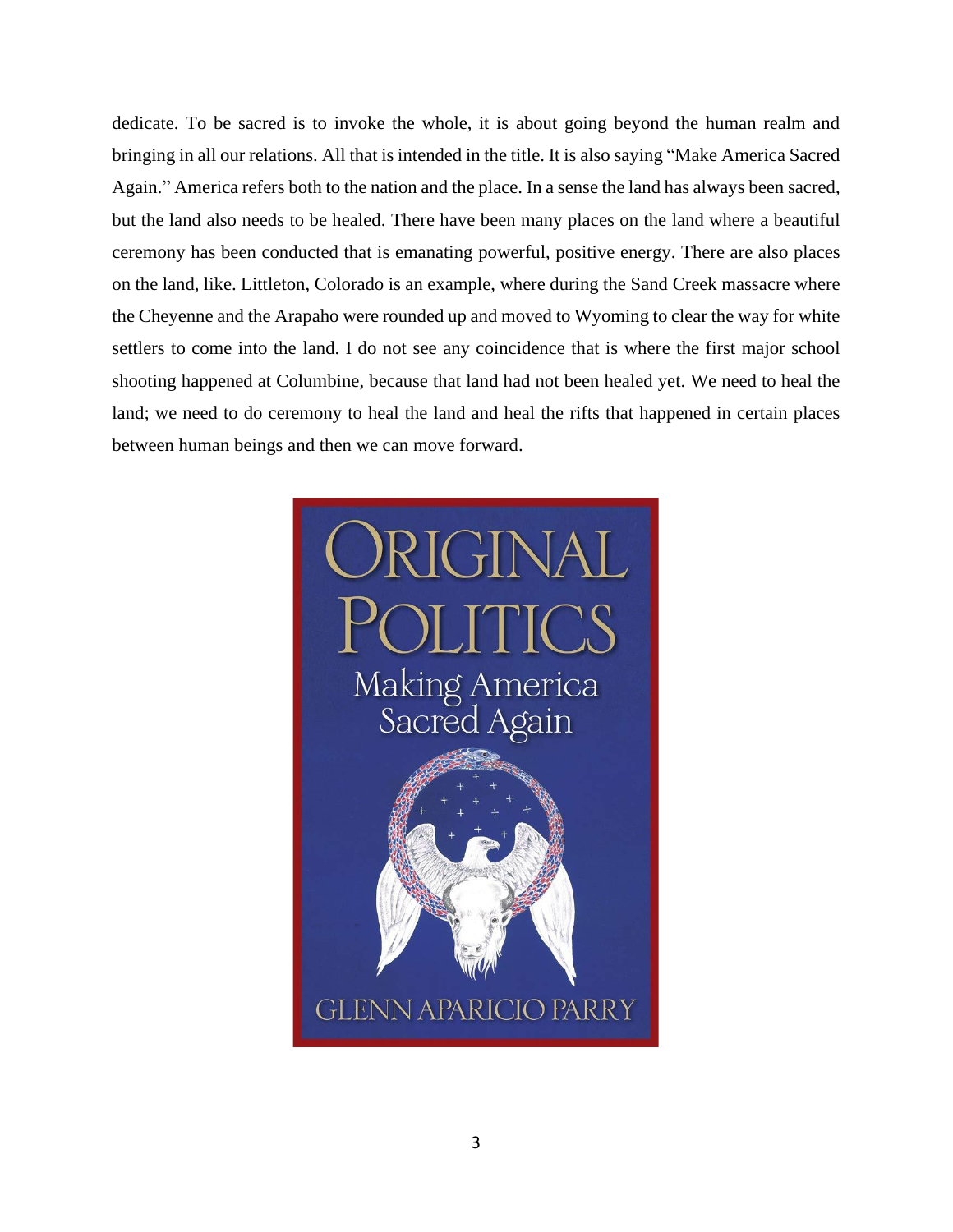D: Yes, that makes sense. Joseph says that we are "hollow bones," and particularly if you are a shaman. A shaman is not somebody who is coming from a place of ego, rather they use their ego to create space to let *Wah-Mah-Chi*, or breath matter movement to flow through you, so your being is in service.

G: Yes! That is very beautiful, that is very wise.

D: This second question I have is about your model. How did you come to develop the model of the four circles that looks similar to a Jungian mandala ― with Unitive Consciousness, the Dance of Opposites, Maximum Diversity, and Return to Wholeness?

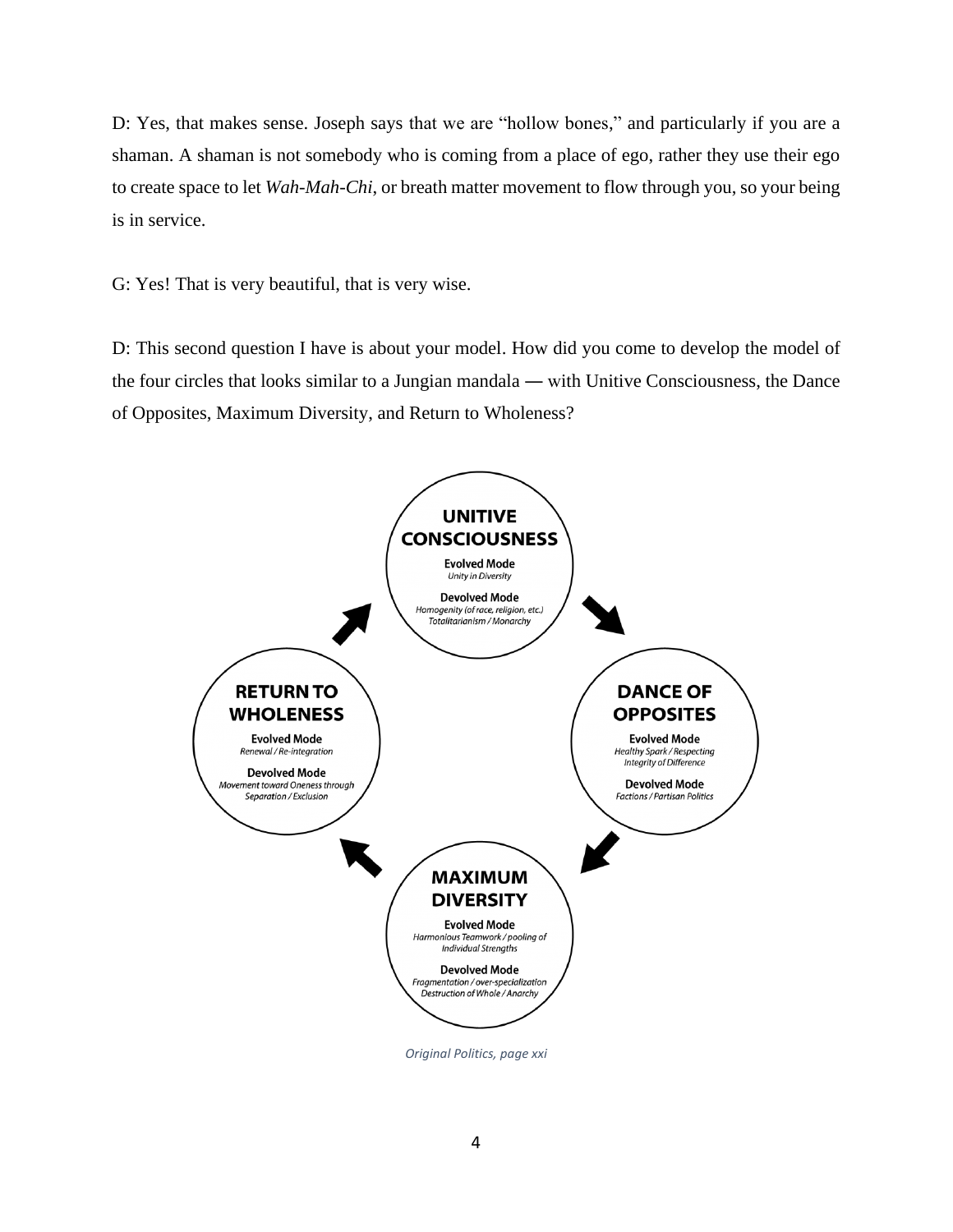G: I want to give some credit to my developmental editor, JoAnne O'Brien-Levin. We had a meeting after I had written part one of the book and I realized another element needed to be added – that was the Evolved and the Devolved mode. I already had the model of Unitive Consciousness, Dance of the Opposites, Maximum Diversity and Return to Wholeness. I knew that was similar to what they spoke about in Taoism, from the one comes the two, comes the many things. All along the Tao is driving the unfoldment. I could look at nature and see, what Emerson used to talk about, all our development is unfolding like the vegetable plant, from seed, to root, to bud, to fruit. Then the fruit re-seeds again and goes into another cycle. I was trying to look at human actions and how they are nested in the natural world, because we are part of nature. The full development of the model did come from conversation about the overall arc of the book and that is something my developmental editor is really good at doing.

D: The evolved and devolved also reminded me of a polarity, like Bohm's implicate and explicate order where things are enfolded or unfolded. I thought of these four phases and then each phase has an evolved or devolved state.

G: Well yes, three big influences for the book are Bohm's philosophy, Vedic philosophy and Jean Gebser's philosophy. Gebser, the German philosopher, spoke about efficient and deficient modes. That was a strong reason for wanting to use evolved and devolved modes. Gebser and Aurobindo were contemporaries, as far as I know they did not have a lot of contact with each other, if any, but they both were revitalizing an ancient form of wisdom that understood that when the structures of consciousness unfold that does not make the old obsolete. Most of Western philosophers, in my opinion, focus too much on stages as if one erases the prior stage. Even sometimes the way we look at paradigms is that way. In fact, David Bohm had a little beef with Thomas Kuhn and his book about paradigms [*The Structure of Scientific Revolutions*]. Bohm understood something: that a new paradigm is of a restructuring, reformulation of a lot of aspects of the old. It's not as new as it appears.

In addition to Taoism, the Vedic model of involution and evolution, which closely correlates with Bohm's implicate and explicate order. All of these, in my view, are accurate reflections of how things unfold. In the Vedic model *sat-chit-ananda* (being-consciousness-bliss), *purusha*, or "pure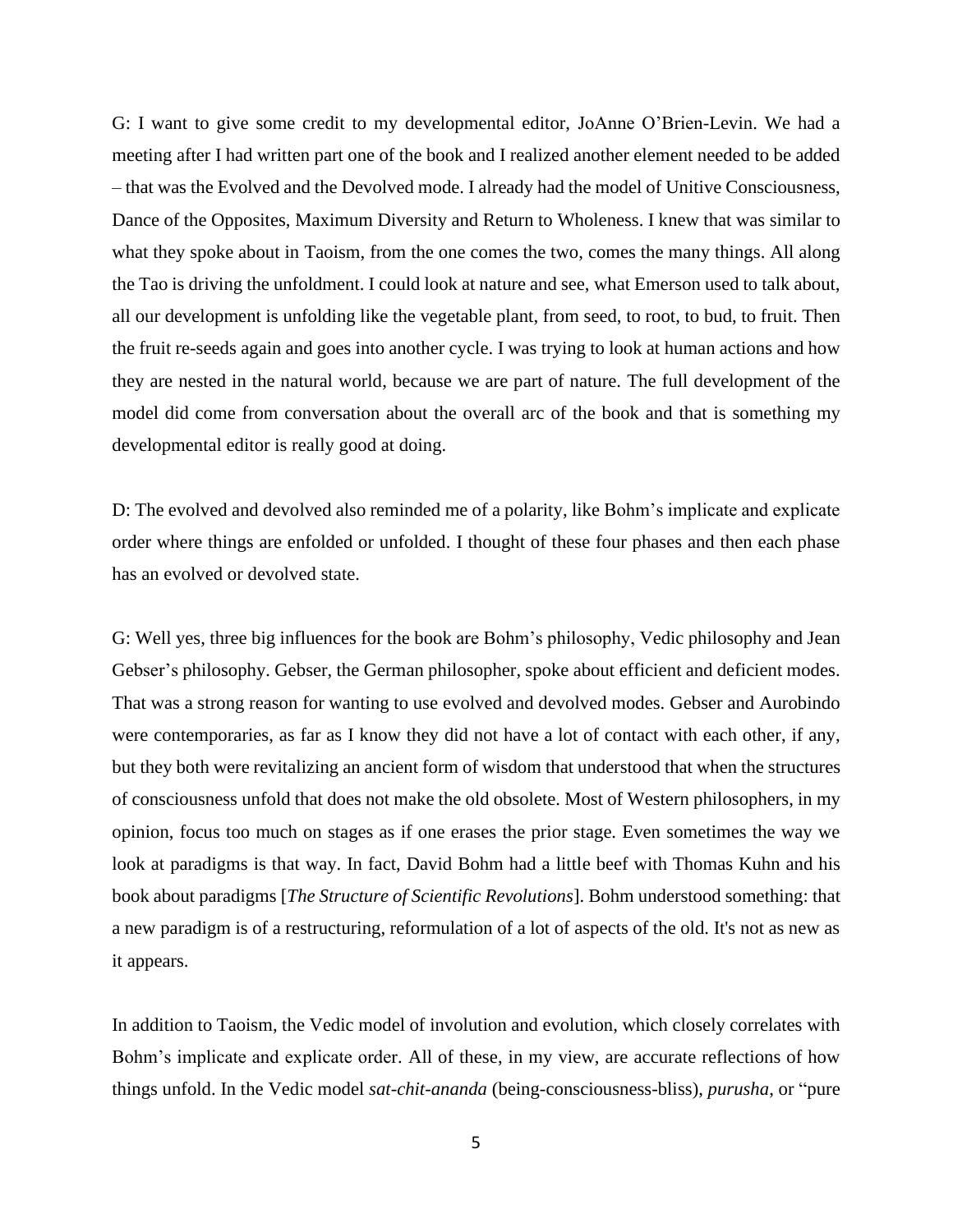spirit" descends into matter and then re-emerges or unfolds in the inverse order in which it originally enfolded. That is why lotus is sacred in India, because the lotus enfolds and unfolds. Sometimes I'm not sure how conscious I was of all of that in developing it. I did find the model pleasing and I also would say this, I was aware that some people I highly respect, like Nora Bateson, the youngest daughter of Gregory Bateson, would caution against any model for oversimplifying things. I was aware, for instance how I tended to cast Donald Trump in the book as a disrupter, trickster figure. However, he also took advantage of a certain kind of energy that was unfolding too, even though it might have been devolving.

Some of my Navajo friends, David Begay and Nancy Maryboy did a beautiful doctoral dissertation on the Navajo order, the whole title of it is *Nanita ́̕ Sa ąh Naagha í Nanita ́̕ Bike h Hózhóón = Living the Order: Dynamic Cosmic Process of Diné Cosmology*. 2 In their model they have cycles, but at the end of one cycle they will go back the other direction. They are recognizing that things sometimes go the opposite direction. I think that it is true and it is confusing to people sometimes when devolution is occurring it does appear like we are going backwards, and a lot of people are feeling that now. They are feeling "Oh no! Did we go anywhere from the 1960's?" It seems like it is just the same, like in race relations, but it is not the same, although it is a reiteration of something.

D: I am happy to hear about the Vedic influence as well because I have been studying Nondual Shaivism, called iRest or Integrative Restoration that focuses on using nondual consciousness for healing purposes. It is based on this idea that, similar to the Tao, that there is an ultimate Shiva who is unitary and then splits into Shiva and Shakti, into the opposites and from them the diversity comes out, and at a certain point there is a return. You hit the phase of maximum diversity and then the individual starts this path of meditation or self-realization of going back up the same steps, but in reverse order, towards that nondual or unitive consciousness.

G: I hope we are recording your words as well. I look at where we are now, with the seed of colonization coming out of the advent of linear perspective in art, and the concomitant separation in language, with the dualistic subject-object separation, and in our science where we are studying objectively things in separation. We develop abstract knowledge. Once it has been abstracted we harbor this illusion that abstract knowledge is superior. Then we take it some place where people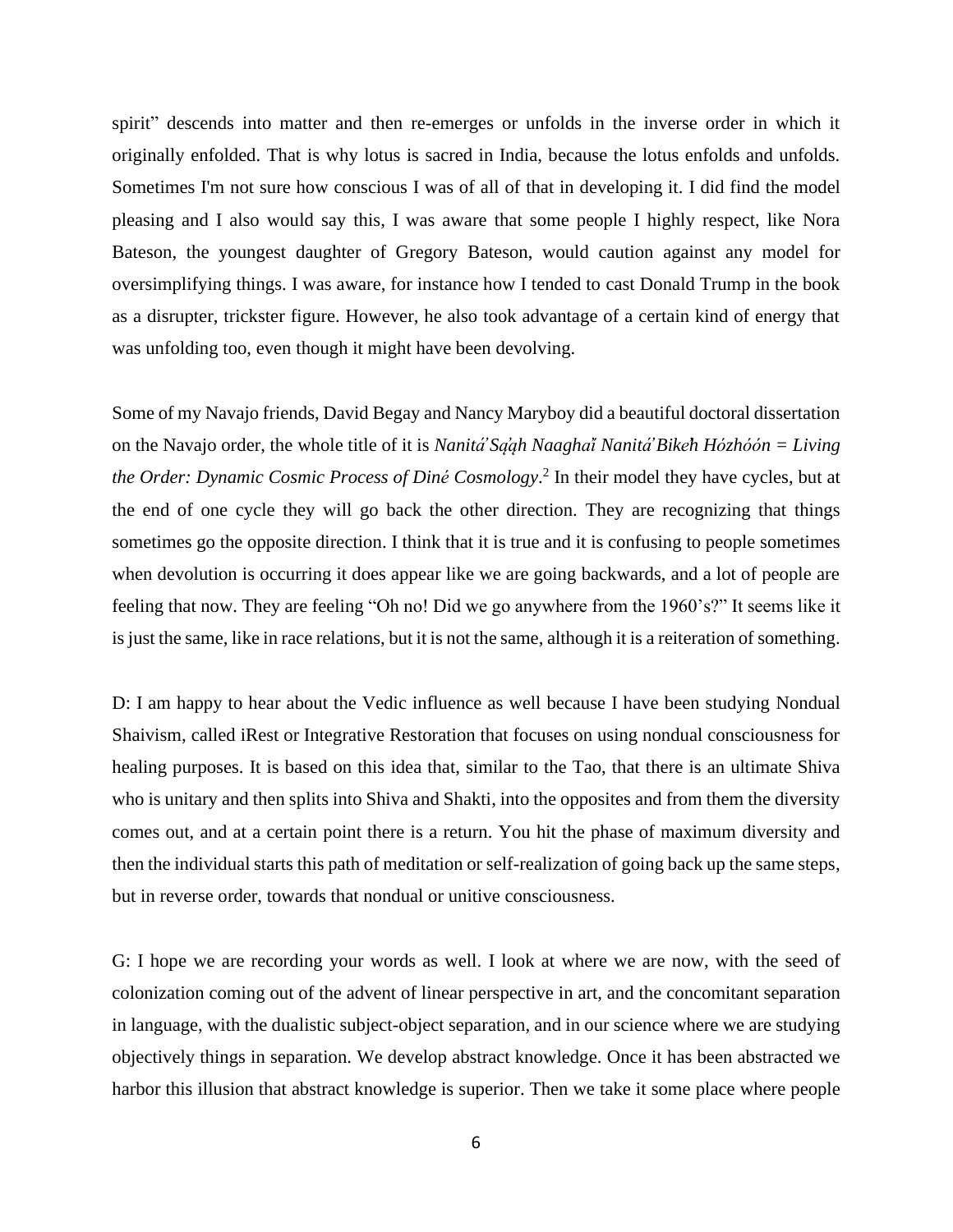are living in rhythm with the natural iterations of the land and we (when I say "we" I really mean Western civilization) believe that we have somehow progressed more. And what Gebser would say is that we substituted the concept of progress for distance from the origin. That is a central concept of my book *Original Thinking*, where I develop that much more, but it is also in *Original Politics*. I find it to be one of the most important concepts, a guiding concept for me.



D: I will give a summary and then ask the third question. You describe in great detail the influence of the Land and the Indigenous American Peoples and Ideas of this land on the early colonists – this is a great gift to this country. You write "The land retains the energy of what came before. Memories held in specific sites across this great land, are arising in the modern psyche," (254). Also, "All the hopes, dreams, and aspirations of our ancestors―as well as the broken promises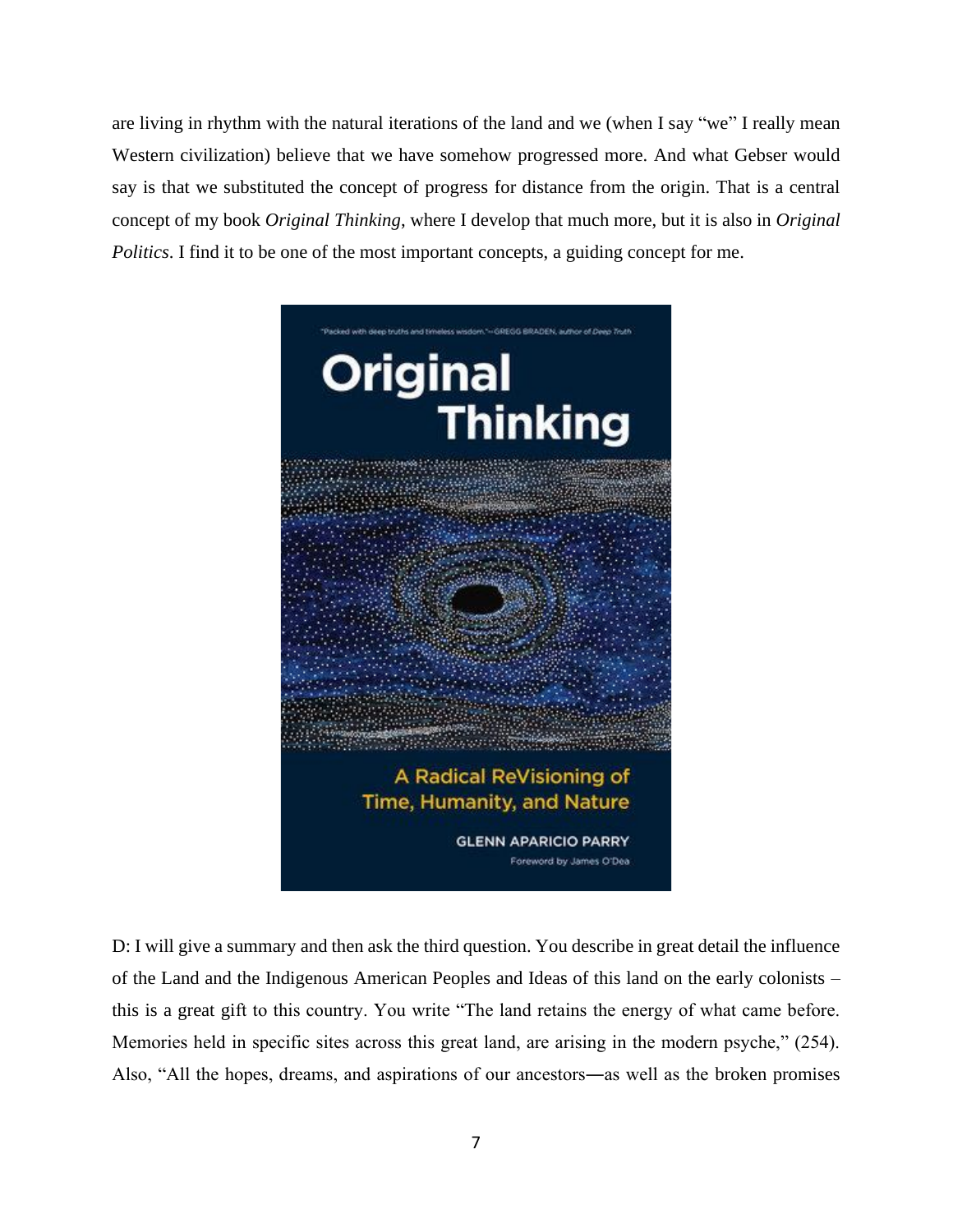and treaties—remain in this sacred ground," (xvii). How do you understand this influence of land on culture, of soil on soul?

G: What a beautifully framed question. Your use of the words "influence of soil on soul," that gives me chills. I think I used humus and human because I do tend to think of human beings as earth and clay. That whole idea of emerging from the land as in many origin stories of Indigenous peoples, it really has a deep resonance. It is even in the Western Bible. It is a very deeply rooted archetype, probably because it is true. Because we are the land, we are the light, air, water, earth. We are the elements, but all of those elements are in the land, if you want to use a general term, and so we are deeply rooted to the land.

Land has a vibration. The best person to answer this question might be Joseph Rael. Land has a vibration, and one of the things that came out in the dialogues, even before the Seed Institute happened, when Indigenous peoples were dialoguing with western scientists, the quantum theorists and the Indigenous elders all agreed that everything that exists vibrates. And the vibration also is permanent. So, if you were to take a Tibetan singing bowl and strike it or to more artfully, go in a circle around to make that beautiful sound. That vibration, if you listen to it, it will seem to go away, just like when you throw a rock into a stream and you see the ripples go out from it. Those ripples get bigger and bigger and after a while they seem to disappear, but they have not because they go into the invisible realm. And as everybody should understand now that the invisible realm has a power because right now, we are in a worldwide Covid crisis over something invisible, literally, to the human eye. Viruses are part of nature. In fact, germs, germinate, so it is part of growth, they are a part of life, a part of soil. Always praying to the soil, to the living elements, I pray a lot to earthworms that are named after their mother, Earth. Such beautiful creatures, they are so watery, they do not have eyes, but they still can see, and they do not have ears, but they can hear because they are tuned into the vibrations. Every place has a vibration, every place has a particular frequency. Those who are aware of this can work with those energies and frequencies, and do prayer and ceremony that come from and are in direct communication with those places. Quite the opposite can happen too, where people are completely unaware and completely looking at the land as a dead, just a playing board, a chess board or something where they are playing out their battles. And when that happens, when that energy happens to the land and the blood goes into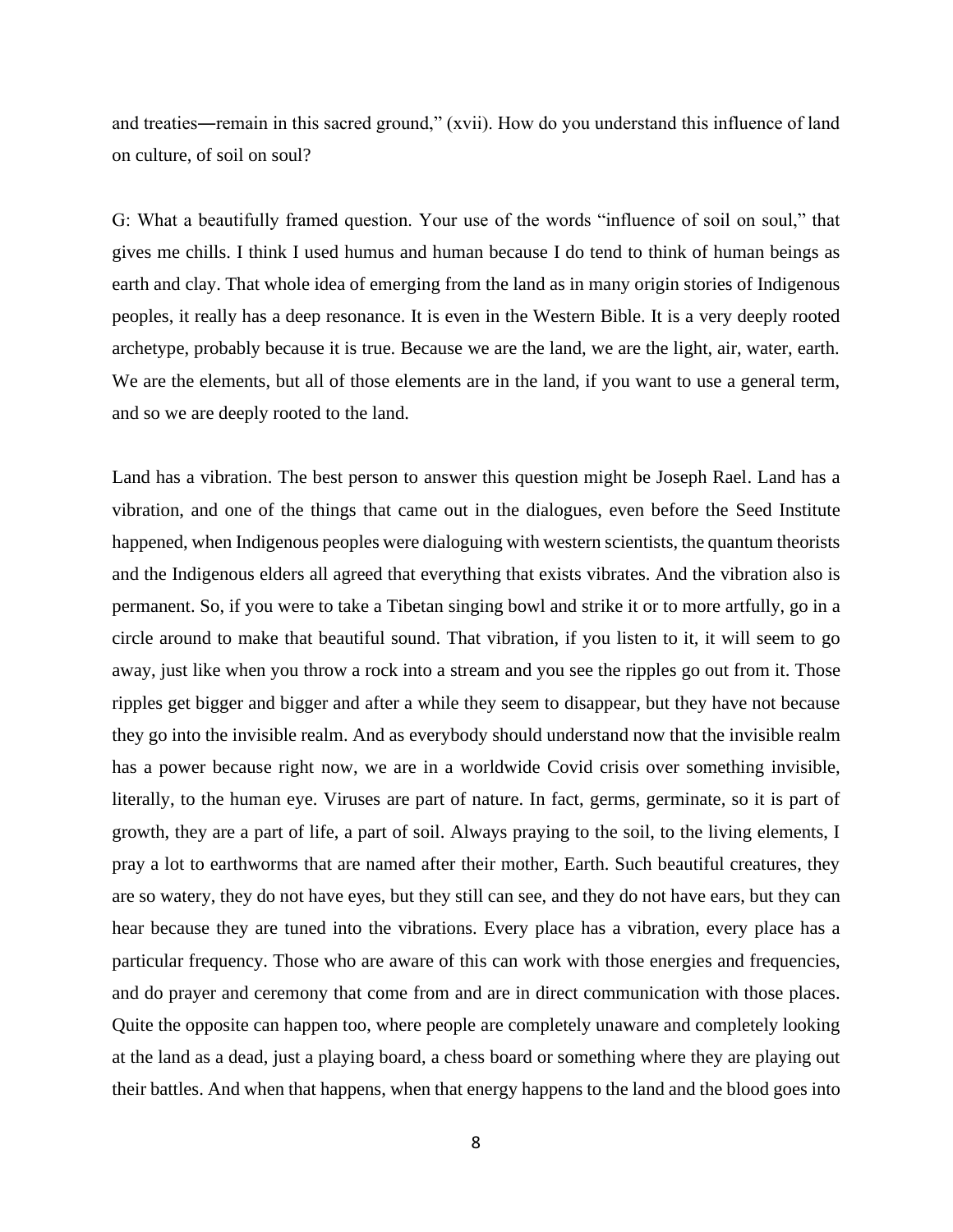the ground, the land remembers, and the vibration is there. To say "the land remembers" might be confusing to people. Maybe it is better to say the vibration remains and if one is sensitive enough, they can feel it. In New Mexico we have places called Ghost Ranch, an incredibly evocative name where Georgia O'Keeffe lived and made some beautiful paintings, but that land is full of some massacres too, so it is a land that still needs healing. There are a lot of places in the United States that need healing and more ceremony. Some of the sacred sites have been cordoned off in unnatural ways, sometimes with good intentions, but are not necessarily fully thought out. When Teddy Roosevelt was creating all the national parks, most Americans will look at national parks and think, "Oh, this is an incredibly beautiful thing, how can anything ever be wrong with that?" But when they created the national parks, they often took away access to sacred sites that Native Americans, on this land, have been conducting ceremony for millennia. Sometimes those things were reversed, the Havasupai living in the basin of the Grand Canyon now, unbeknownst to almost all the tourists that go there. They were first taken out, then they were allowed to come back in. Certain things have been reversed and sometimes there have been beautiful partnerships, like at Canyon De Chelly between the Navajo and the park service. And that is good. The more we become sensitive and re-indigenize to the land, the more we become aware of the vibrations of the land, the better. Because that is a living way that we can heal, and we need healing now.

D: I'd like to read a couple of quotes from your book and then ask a question. You wrote, "Part I focused on Unitive Consciousness because the desire to unite was the driving force behind the creation of the United States, as it was for the Iroquois Confederacy before," (79). And also, "It is this underlying value of unity in diversity that is America's sacred purpose," (117). Can you speak to the prophetic element of your book (if you are comfortable with that term) that the land, the people, and the country of the United States wants a return to Unitive Consciousness?

G: The land, the people, the country want to return to Unitive Conscious. I was not trying to be prophetic, but it is what I am seeing. I think that what we were talking about before, about involution and evolution, the idea of Spirit enfolding itself into matter and then reemerging in the inverse order in which it originally unfolded, means that everybody's spiritual quest feels like a returning home to where they came from. That is where the urge to return to unity seems to be universal. Along the way people can get confused about this and I think that is where the evolved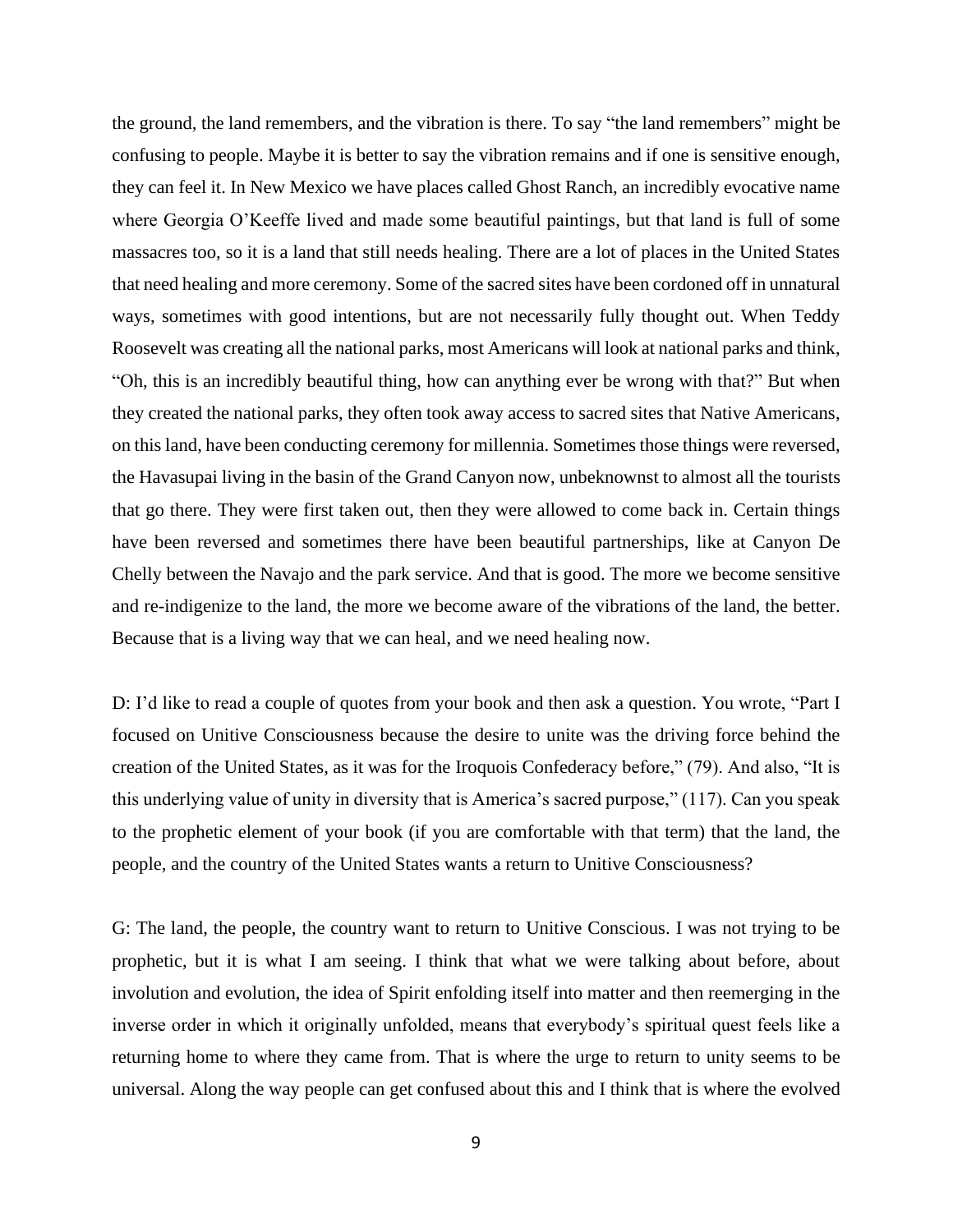or the devolved modes come in. Everybody is seeking unity, but some people seek unity through exclusion. They are trying to disperse or destroy those that they see as different from them and send them away, literally, "go back to where you came from." Others are more welcoming and realize that unity in diversity can be the highest or most evolved mode of unitive consciousness. The American nation, the political nation, was formed as a breaking away from a Mother country. That is also really a very deep archetype because every human being that is born comes from a mother that they were one with at one point, and they tried to establish their own identity after they are born. There are different philosophies about that, I do not want to over Westernize that because I think that sometimes this is mixed up with different cultures. In some level the newborn establishes their own identity; in some cultures, they still retain a lot of relations to the land and to their whole village. They could be raised by a village, for instance. At some level they try to establish their own identity, but they never really completely separate from the mother, and there is nothing wrong with that. They retain that tie.

The question about America's sacred purpose, unity in diversity, that came to me, probably a long time ago. I was raised in New York, and I was always moved by the Statue of Liberty and the Emma Lazarus poem "give me your tired, your poor, your hungry, your huddled masses yearning to breathe free…" I mean that concept appeals to me and yet when the United States was formed, politically, the founding fathers only gave the vote to white male property owners. Since then as Theodore Parker said, and Barack Obama and Martin Luther King like to repeat, we started to have an unfolding of the moral arc of justice ["The arc of the moral universe is long, but it bends toward justice"]. Over time the nation has moved to be more inclusive, that does not mean there has not been push back, because there has been, there has been devolution where people do not want that. At the same time, we have moved from having white male property owners having the vote to under Andrew Jackson, all white males, which believe it or not, was considered a progress. Then after the Civil War African American men getting the vote. Then in 1920, presumable all women, but because of Jim Crow a lot of women of color were not able to vote. Then you have the Voting Rights Act, 1965, and we have more people are given the true franchise, the ability to vote. We are moving in a direction of unfolding greater unity and diversity. I see that as our sacred purpose, I see that as inexorable and eventual, but I cannot predict exactly how long it will be until it is fully realized.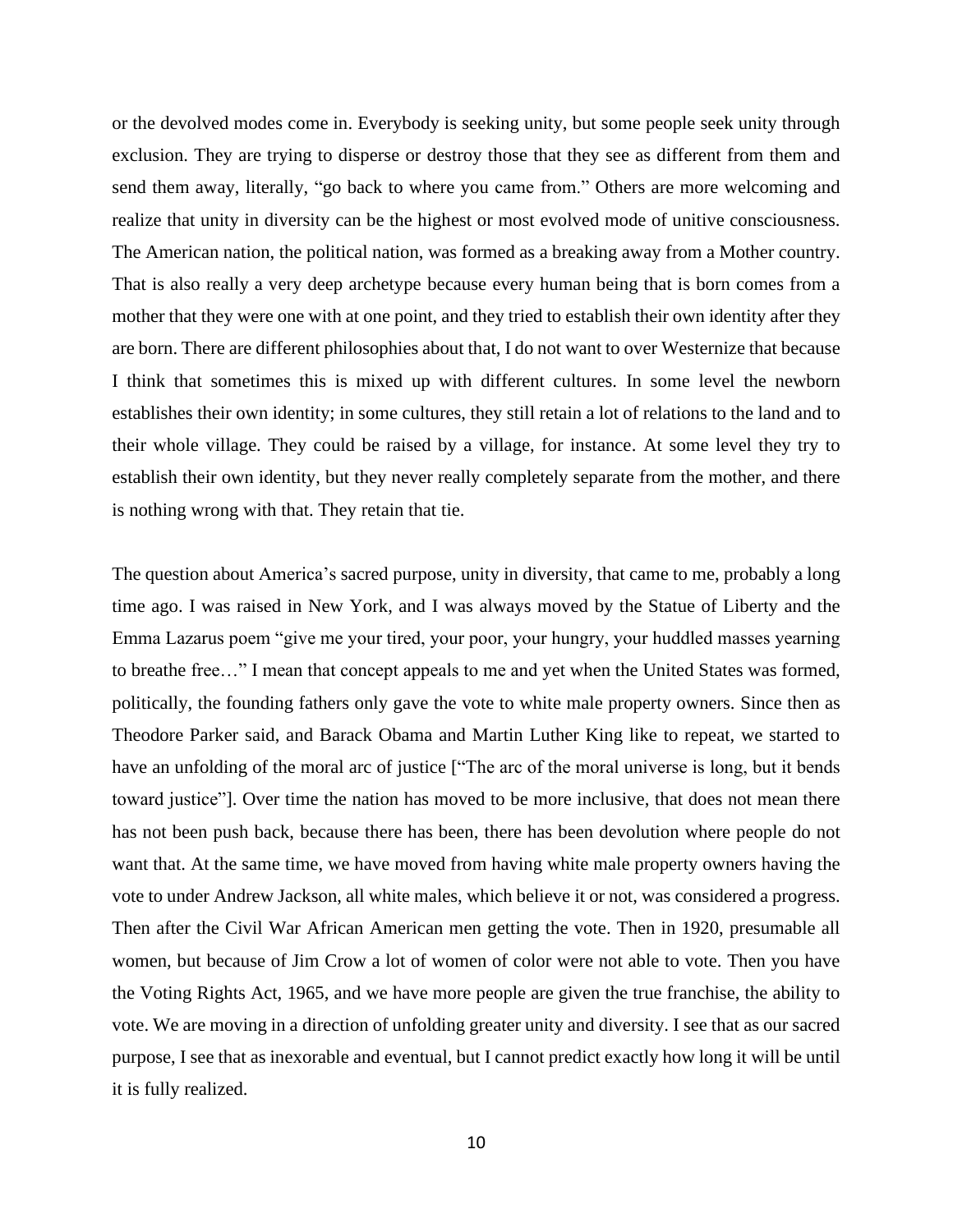D: You have a chapter on Trump as a trickster, you write "*Trump is both the worst liar of any American president and a truth teller who reveals what no other president would dare speak of*," (232). You also have a chapter on fascism. Things have been unfolding so quickly, at first in the media he was called a "populist" and then maybe that had "totalitarian tendencies." More recently, just in the past couple months it seems like people are coming out and using the word, "fascist." Two different parts of this question, one is when does a trickster become a fascist who should be resisted, and has there been a change in your attitude toward him since your book came out in light of recent events?

G: One thing that might be of interest to you, I am going answer your question in a minute, the way that I first came to determine the order of the chapters was really through prayer. Through prayer to ancestors and what came through, almost four years ago, was these chapters, I am not sure if Donald Trump had even been elected yet. One of them was "Sacred America, Fascist America." My egoic mind was worried about that particular chapter, for some reasons you just alluded to, I wondered, "is this going to be relevant by the time I get around to finishing this book." I had a big research project ahead of me; I am not a historian by trade, so I had a lot of research to do. As events unfolded it only became increasingly more relevant. In answer to the last part of your question, no I do not feel that the book needed to be changed because something beyond my personal consciousness was directing the order of the chapters and what to cover. I think the other aspect you were asking about was Trump the trickster…what is the difference between a trickster and a fascist, you are saying?

D: Yes, with a trickster you think, "Okay, well this is somebody who is shaking things up but they are not maybe destroying things." Where is the line between somebody who is shaking up democracy to have it be reformed verses somebody who is risking running off with democracy all together?

G: The fascist leader does not necessary run off with democracy all together. Look at Germany, they had Hitler, and they are very much a functioning democracy now. They also are a place that really looks closely at their shadow, whereas America is a nation that does not look at its shadow.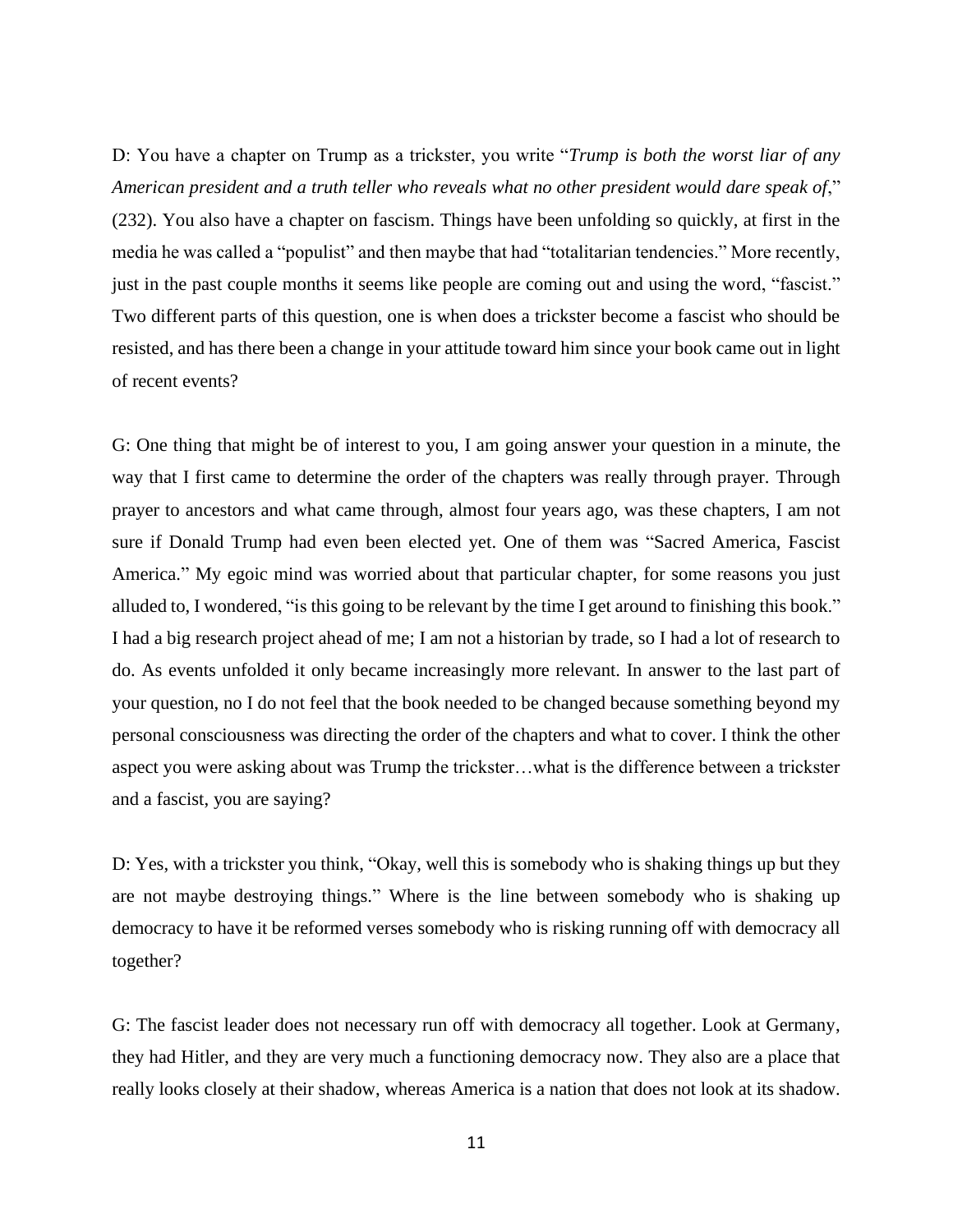I do not know how much it has to unfold for America to wake up. My prayer is that America can see the way it really is now and make change, but it could be that there is still further destruction. It seems like, it is destruction actually, of some of the core principals in order to revive it. I know what you are saying, because in my heart of hearts I would hate to see America fully become a totalitarian regime. Of all places the American experiment has been one that has been, seemingly at times, a model of participatory democracy. There are two things that are important I was trying to bring out in the book. One is that you cannot credit the founding fathers; the majority of democracy was not created by white men in powered wigs. It is something that they learned from living Native American cultures. It is the direct influence of Native Americans, in some cases a direct appropriation of Native principles that brought some of the best things in America in the first place. It is not the Constitution. I was shocked to read in a very good book by Steven Levitsky and Daniel Ziblatt, *How Democracies Die*, that the Constitution of Argentina, in 1853, had copied two thirds of the United States Constitution verbatim and they still had autocratic regimes of Perón emerge. So it is not the Constitution, and people keep confusing this, and I do try to point this out in my book, because at one-point Nancy Pelosi and Chuck Schumer were saying we have a constitutional crisis. We do not have a *constitutional crisis* under Trump, we have a crisis of *norms being exploded* and that is what Trump is testing at all times. He is doing things that are illegal and saying, "Stop me, stop me, see if you can stop me." Recently, the Democrats lost a case where they had subpoenaed somebody to appear before the House and somebody blew off the subpoena. They contested that in the court system. The court system came back and said, "No you do not have the legal right to enforce the subpoena." Which was surprising to me, actually, but it came back and the courts said, "You have to make a law that specifically gives you the rights." The whole system is being reexamined and, in many cases, unraveled now. But as you probably remember, the most important story I told in *Original Politics* about today was the White Mountain Apache story. It was about the old woman who was weaving the beautiful rug and as she nears completion of the rug, she gets up to start the soup that is on the fire. When she gets up to start the soup, her black dog that has been sleeping in the corner, awakens and then takes a thread, pulls on it with his mouth and unravels the whole rug. She returns, she is unfazed, she looks at the rug and where there was beauty and harmony there is now chaos and disorder. She picks up her thread and she reimagines an even more beautiful way to re-weave the rug. That gets to the heart of your question better than any of my other words probably, because both are going on at the same time.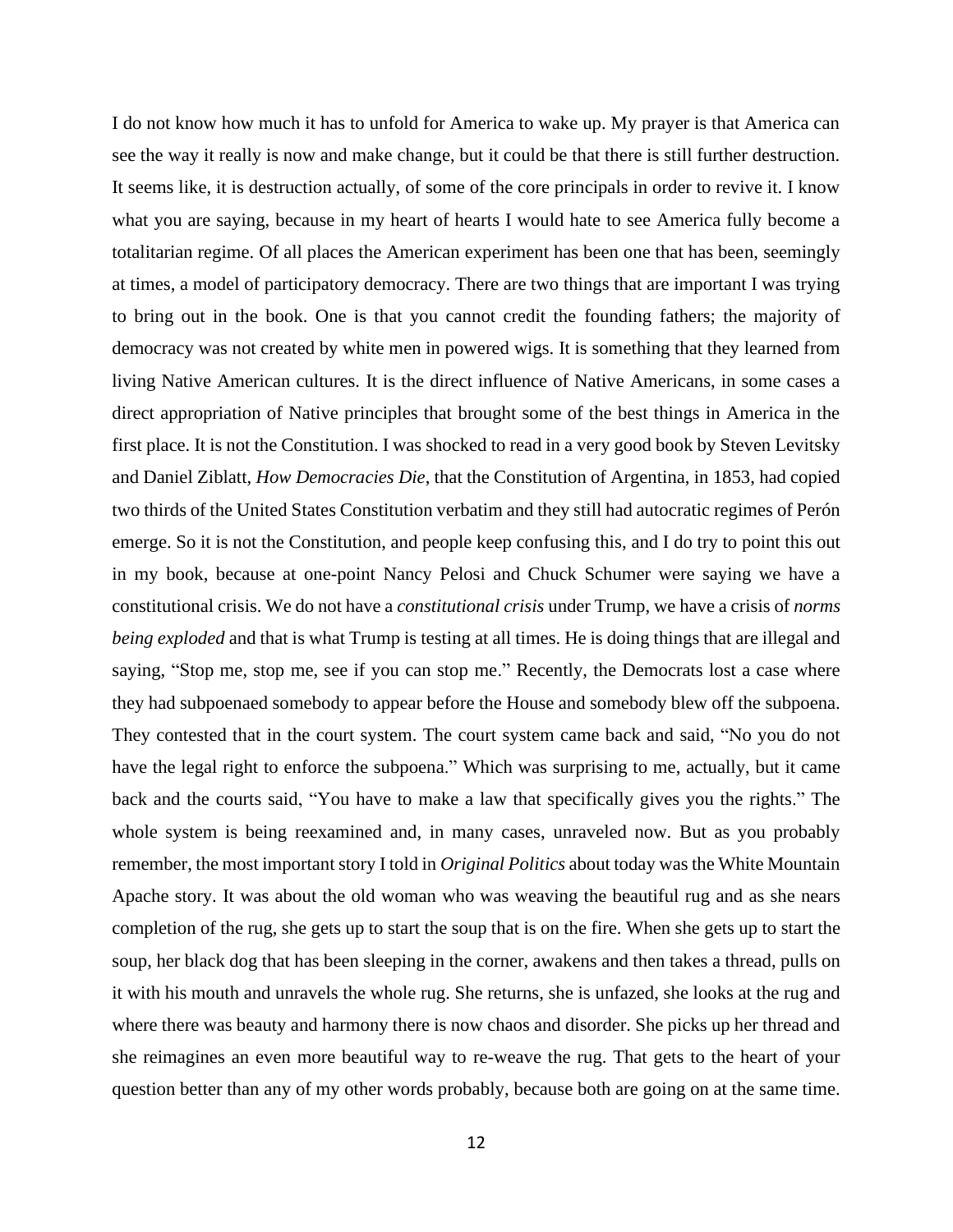The countries norms are being unraveled, but we do get to see America as it really is and then we have an opportunity to reweave a more beautiful rug. It is both dangerous, it is a very dangerous time, and it is a time of opportunity to do things a little bit better.

D: The final question, following from that, what can people do? You are great at finding strengths and weaknesses within individuals and fitting them together. For example, you wrote, "considering them together as two aspects of one whole enriches our understanding like the two political parties." It is a very wise perspective to be able to see this, understand it and not get reactionary, not to feed into the dangerousness of the situation. What would you recommend for people practically who see what is going on and say, '"This is not my idea of America, I do not think this is consistent with the archetype or the idea of America?" In the book you do not talk about prayer or ceremony but in talking today you mention both of those and those seem like practical things that people can do. What would you tell somebody who thinks, "I just read the book and I agree with everything! What do I do now?"

G: Great question! I hope I did not completely leave out prayer and ceremony from the book, but if I did that is an error, you always learn after you have finish. One thought I would like to add to the book, if I had to change it now, came to me recently when I was asked to present at a conference commemorating David Bohm's life. I realized the greater vision of Bohm was about recovering coherency in politics and society, I think that what people need to do is recover coherency. That is a big task to ask and it comes down to watching their thoughts, very carefully. What David Bohm was so wise about was realizing that *thought itself* had become a trickster like figure in the world today, in the modern world. That might be why trickster figures are emerging as the leaders, because the leaders are always a reflection of the people and people are led astray by their thoughts. As Bohm would say, people think (and it is not just Bohm because it is also coming from Krishnamuriti) that their thoughts are describing the world as it is, but really that is a kind of literal thought that has a practical application for doing things, but it misses what is really going on underneath – the participation we have with nature and the natural world, our thoughts and our society, all our conditioning that has affected us from our parents, to our language, to our subculture, to our region, to the way we were brought up, our gender, our nationality, those things are sometimes very deceiving and yet very controlling. We tend to not solve anything. You are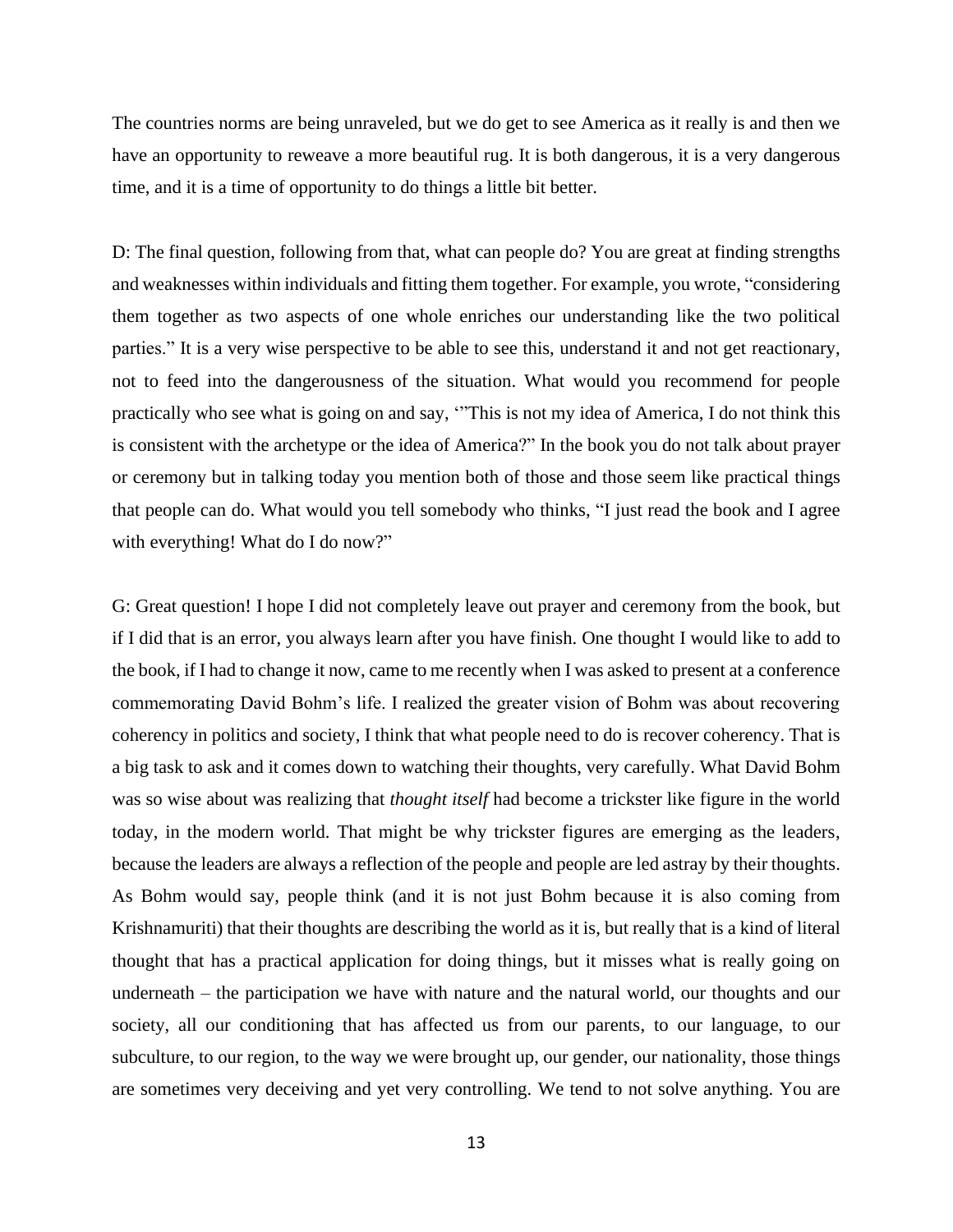asking what people can do. You probably know Richard Rohr in Albuquerque who has an organization called the Center for Action & Contemplation, which is a very interesting name. The first time I heard it I thought "Well why does he not have that reversed?" I would think you would need to contemplate first before you act. I think he named it that way because he recognized it as a cycle. You have to act at some point, and then you contemplate, and then you act, and then you contemplate. Before people act too swiftly about things, they need to understand what is really going on. I am trying to offer some context for this in a book that goes into the history, because I think that deep history of the nation is contributing to the present, as William Faulkner said, "the past is never dead, in fact it isn't even past." The history is here in the present, it is easy to get caught up in what is happening and try to resist it and resistance, to quote the Borg in Star Trek… [both laugh] "resistance is futile."

D: Right, right…but that is according to the Borg's perspective. You are not part of Borg, but "resistance is futile."

G: I understand, I am trying to be funny, but *what we resist, persists*. It is more like, in this beautiful loving way that Joseph, I am sure you have experienced this with working with Joseph Rael. Almost in an Aikido like way, you have to take incoming hatred and soften it. Grandfather Leon Secatero, was a great teacher for me, for that. Joseph knew him too because he was a very powerful presence at the Seed dialogues. He was a powerful presence in a very soft way. Leon, his own children told me that he never got angry at them. When people would get angry, Leon would wait, and maybe he was doing something else psychically to melt their anger, but it would pass quickly. They would not even know what happened, they would be no longer angry. I think that what people really need to do is a deep process, and maybe some of us that are called to do this can help others because I do believe that Margaret Mead was right when she said, "never doubt that a small group of dedicated individuals can change the world. Indeed, it is the only thing that ever has." Prayer and ceremony would be really important and all these prayer and ceremony for the whole, it would not be prayer and ceremony if it did not include that. Prayer for all the five-fingered ones and all our relations to allow things to reset and to balance. Just like with Covid-19, because Covid-19 is our opportunity to pause and to see the way we have been treating the world, and hopefully reset. Honestly, I am not sure that humanity is ready to do the full reset that it needs to do. I think that